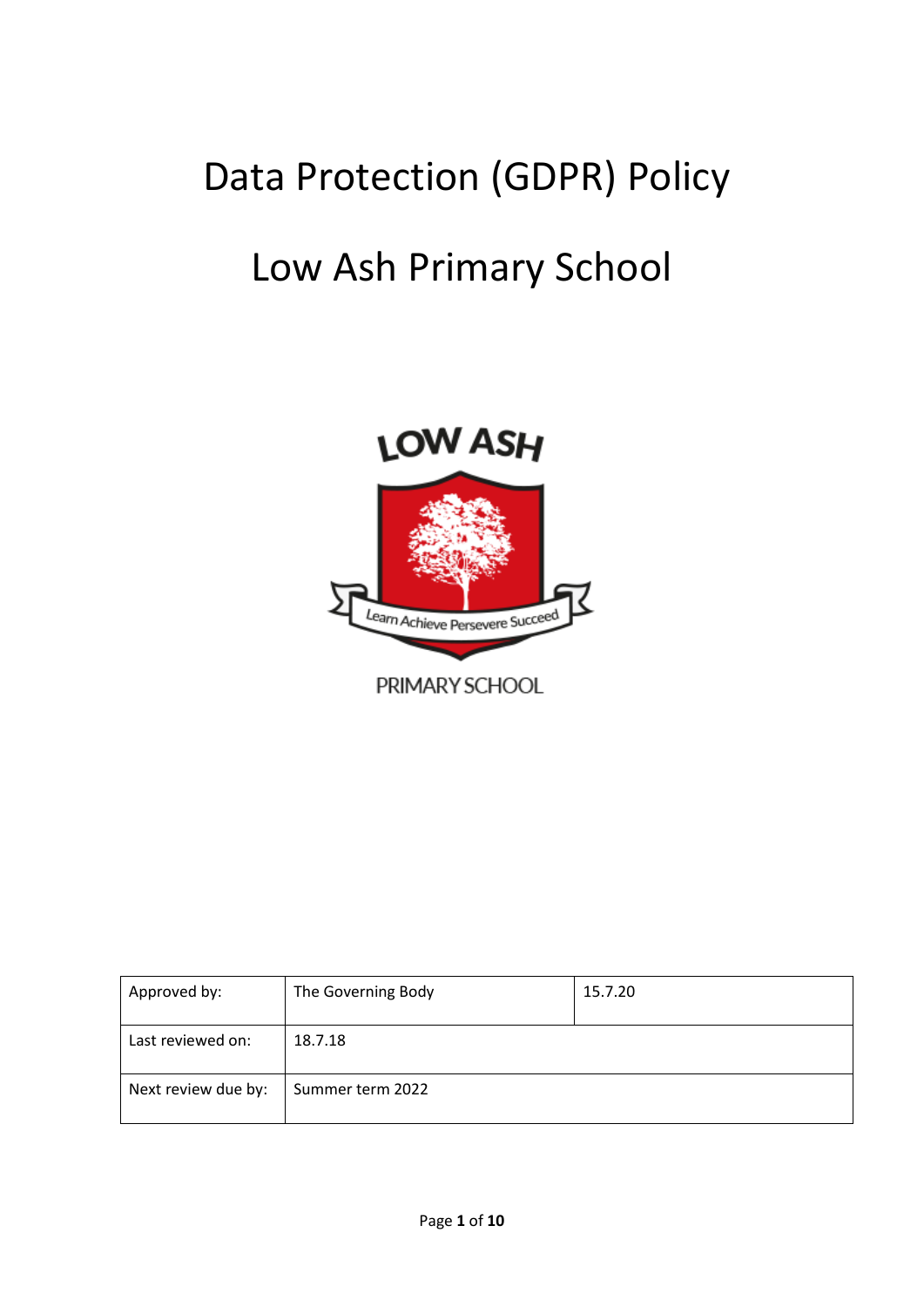## **Introduction**

Low Ash Primary will comply with the demands of the General Data Protection Regulation (GDPR) to be known as the Data Protection Act 2018.

Members of staff will gain familiarisation with the requirements of the GDPR either in a staff training or as part of their induction.

This policy follows guidance issued by the Information Commissioner's Office (ICO) and the Department for Education (DfE).

The school is a Data Controller as data is processed that is the personal information of pupils, families, staff, visitors and other school users.

The School is a Data Processor as it processes data on behalf of other public bodies such as the DfE.

## **Definitions**

Data processing The acquisition, storage, processing and transmission of data

Data subject

Any identifiable person whose data is processed

### Consent

Must be freely given, specific and an unambiguous indication of the subject's wishes. It must be recorded and available to an audit. A person must be 13 years old in order to record their consent.

### Cross-border processing

The GDPR covers all EU states and will remain part of UK law. Data cannot be stored beyond the EU and UK borders (the exact borders are those of the European Economic Area)

## Sensitive data

The GDPR/ICO requires that particular care is taken with the following data

- Data regarding children
- Health (physical, mental, genetic)
- **Ethnicity**
- Religion
- Sexuality
- Performance management and trade union membership

### Filing system

Any structured set of personal data, however stored in any format (physical or digital) that can be processed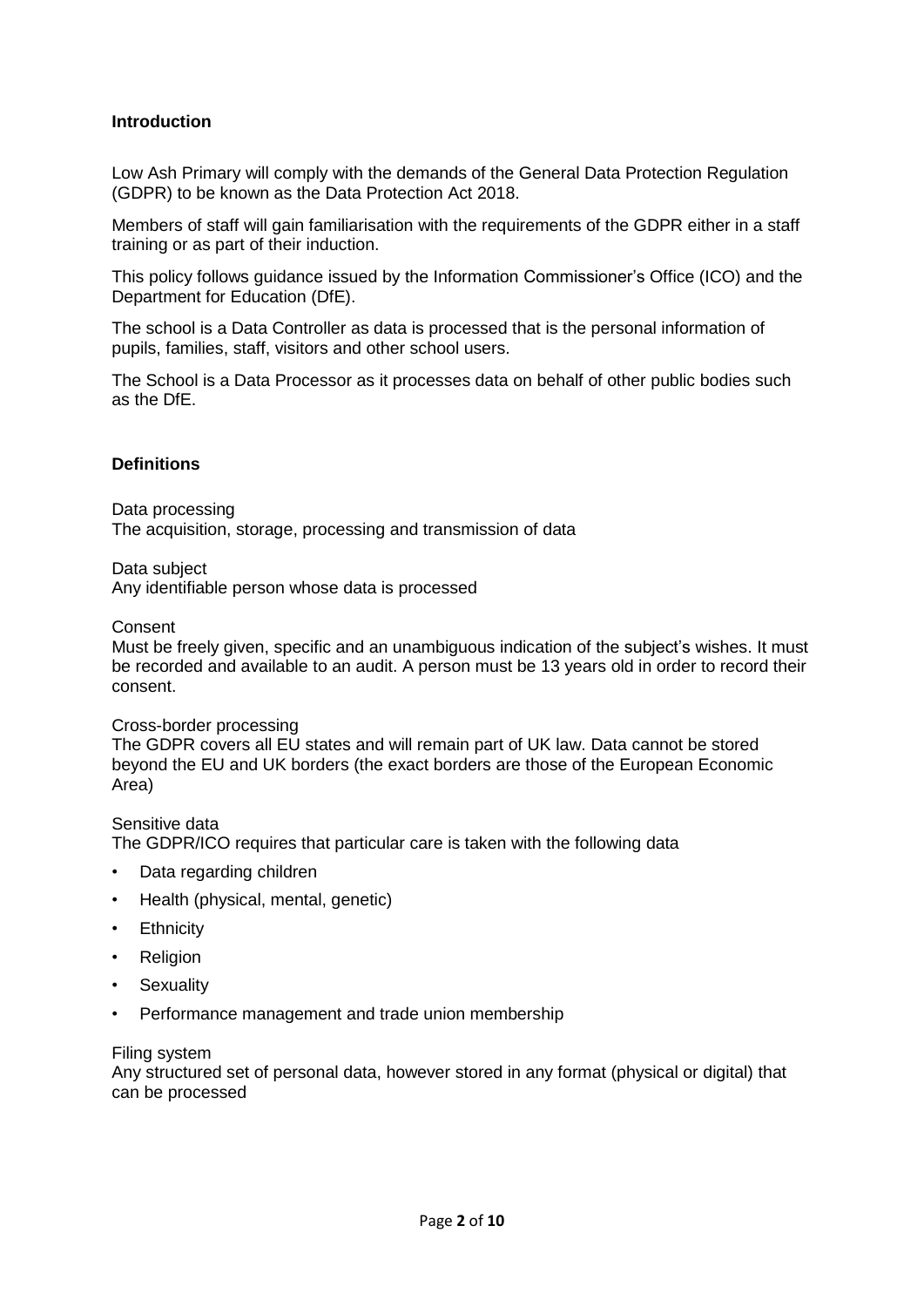## Personal data breach

A breach of data security leading to the accidental or unlawful destruction, loss, theft, alteration, unauthorised disclosure, destruction, sale or access to any processed data. Data subjects affected by a data breach must be informed of the breach within 72 hours. Breaches must be reported to the ICO within 72 hours.

## Pseudonymisation

The act of making data anonymous. There must be security between pseudonymised data and any data that could re-identify a person.

### Password protection

The act of 'locking' a device or document. The information remains readable beyond the password.

**Encryption** The act of encoding all the information beyond a password or code.

### Legal basis

The school decides, and registers with the ICO, upon which legal basis it processes data. As a public body with set duties the school uses the following bases for processing and controlling data.

Legal basis: Public Task

- Admissions
- Attendance
- Assessment
- Pupil and staff welfare
- Safe recruitment
- Staff training
- Performance Management

### Legal basis: Consent

- Various uses of photographs and moving images
- Trade union membership
- Staff ethnicity, religion and health data (Note the Staff Privacy Statement)
- The use of data to promote the social life of the school community

### Legal basis: Contract

• When processing is required to carry out the performance of a contract

### Personal data

Anything that might lead to the identification of a person: name, number, characteristics, photograph, correspondence.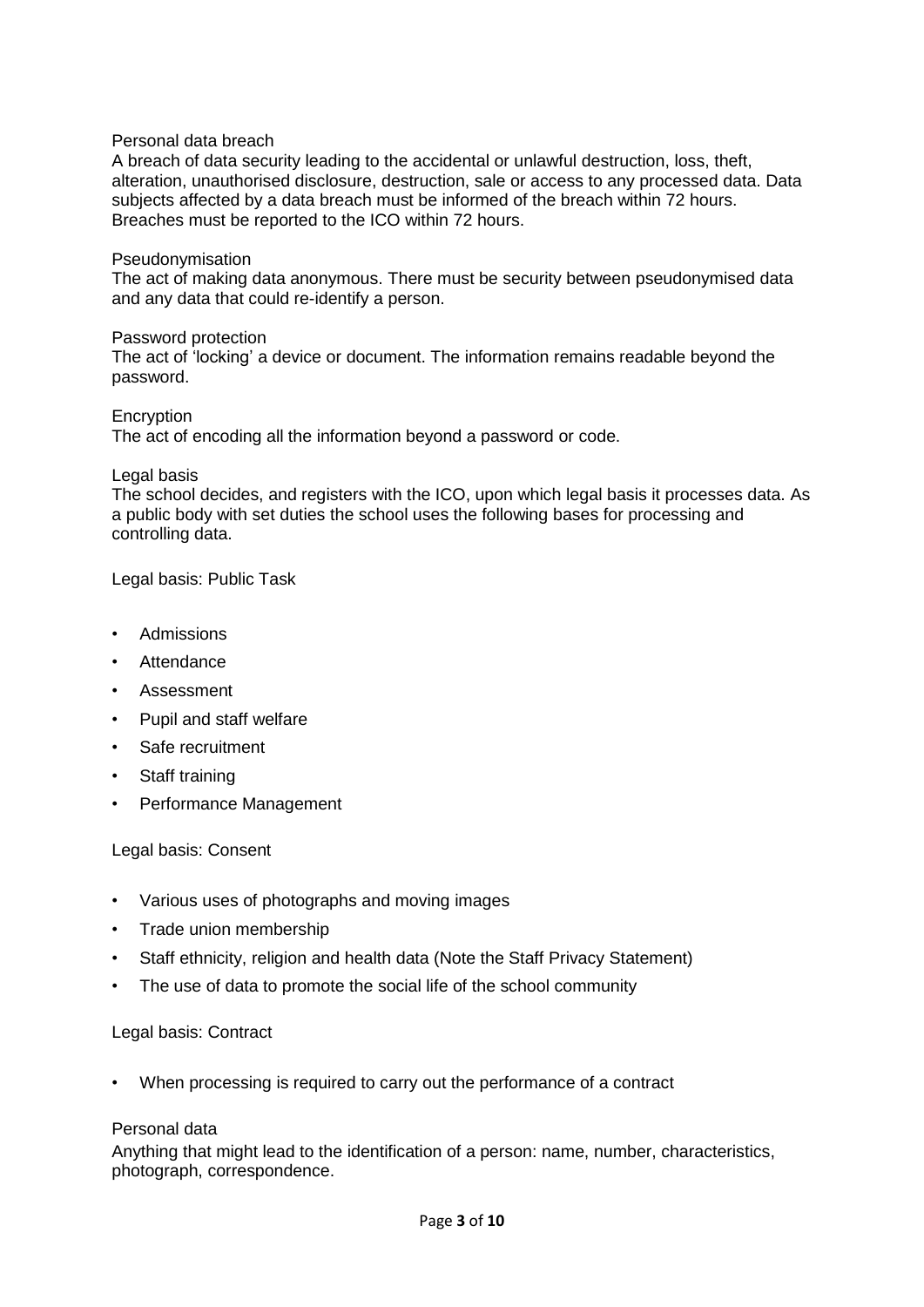## Data subject access request

Data subjects (or a child's parents) may request access to a copy of all their data. The school has established an efficient means of accomplishing this task which may not carry a charge and will be completed within 15 working days. Data subjects may request that data is brought up-to-date or made more accurate.<sup>1</sup>

## **Principles**

- Personal data must be processed lawfully, fairly and transparently
- Personal data can only be collected for specific, explicit and legitimate purposes
- Personal data must be adequate, relevant and limited to what is necessary for processing
- Personal data must be accurate and kept up-to-date
- Personal data may identify the data subject only as long as is necessary for processing
- Personal data must be processed in a manner that ensures its security
- Any breaches in data security must be reported to the ICO within 72 hours
- The school must report any breaches caused by third parties who have access to school users' data within 72 hours.
- The school must inform any data subject (person identified in data) where a data breach may have led to the unauthorised access to their personal information <sup>2</sup>

# **Roles and Responsibilities**

The school's Privacy Notices set out in detail how the school will maintain the security of school users' data. The Acceptable Use Policies set out the duties of the staff and other school users in supporting data security.

Within school the security of data is coordinated by the Headteacher.

The governor with special responsibility for data security is the Chair of Governors.

The school has appointed a Data Protection Officer who has responsibility for overseeing the implementation of this policy and all GDPR related documents. The DPO will monitor compliance, report to the school leadership and support the school with updates and interpretations as the GDPR develops.

The DPO will liaise between the school and the ICO and must be informed as soon as is practicable of any personal data security breach.

The DPO will support the school in its communication with schools users (pupils, families, parents, governors, contractors and visitors) about the school's GDPR procedures. This will include the drafting of privacy statements, acceptable use policies and data subjects rights.

Data subject requests should be made in writing to the DPO. The DPO might have to respond to any or all of the following

- Why the data a is processed
- On which basis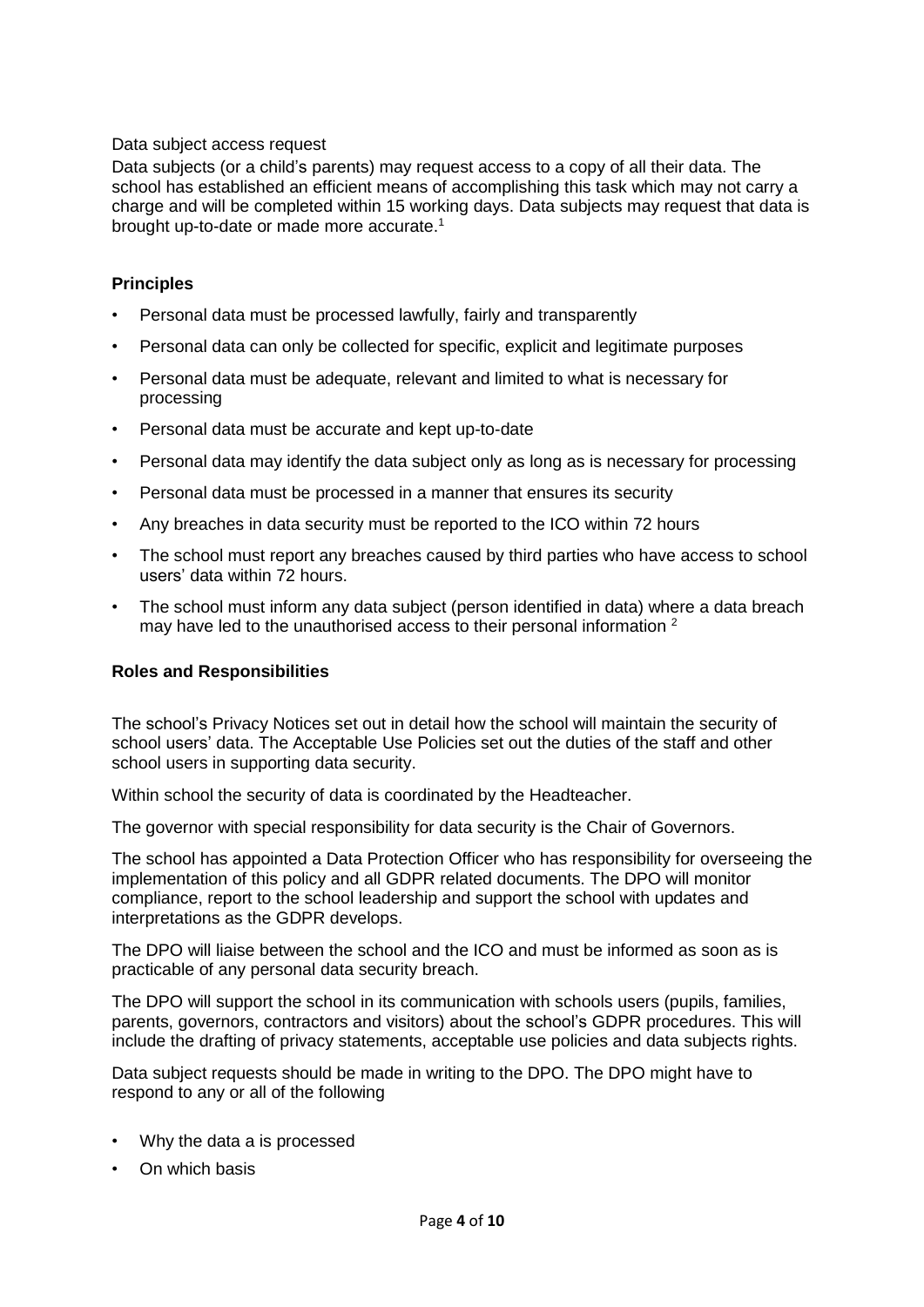- Who has seen it
- How long it will be stored for
- Where the data was sourced
- Whether decisions have been based on the data

Children below the age of 13 do not have the right to make a subject access request, so requests must be made by parents. The school may take into account the views of a pupil.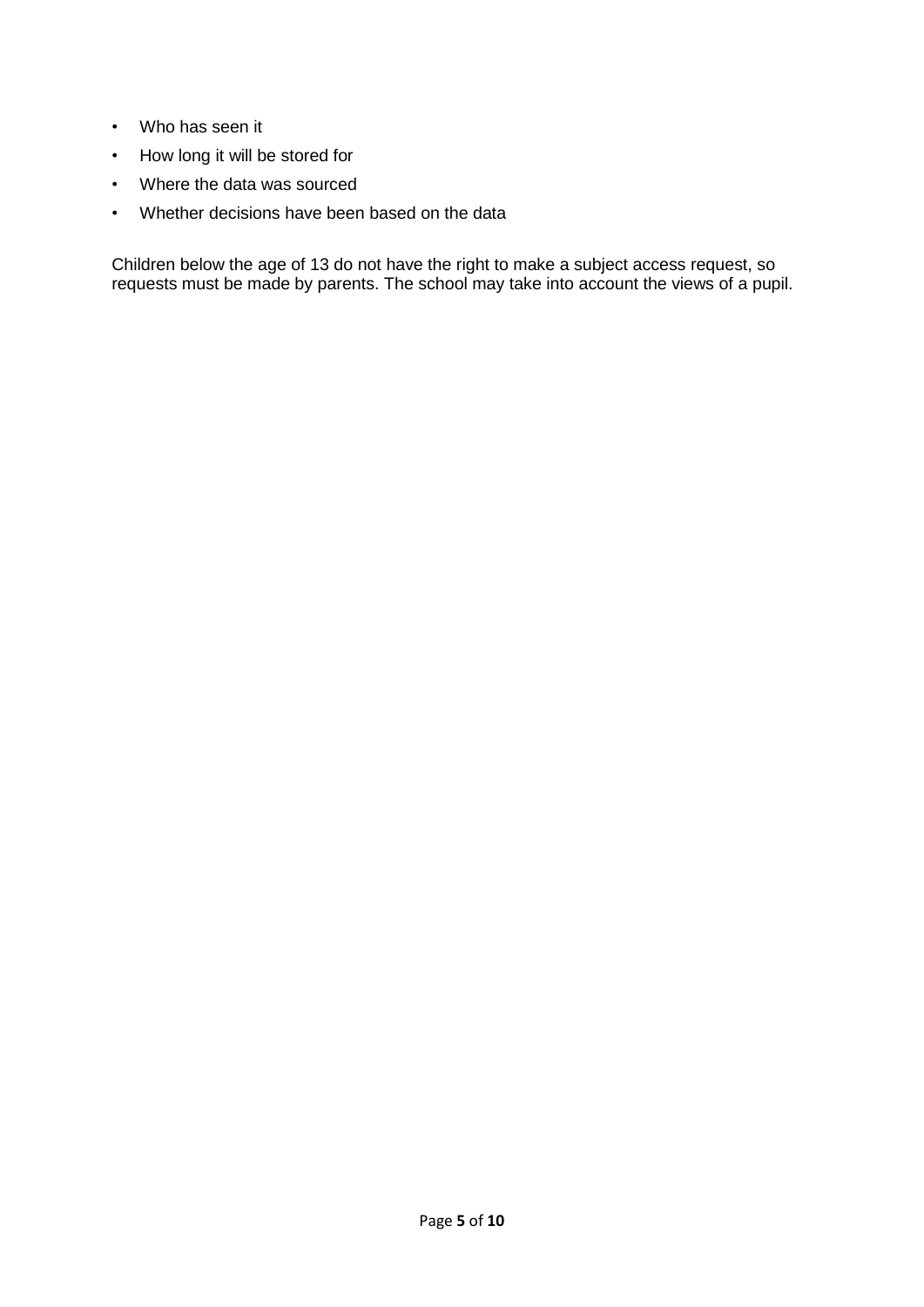The school's Data Protection Officer (DPO) is

Adrian Stygall of Safeguarding Monitor Ltd 2 Wellington Place, Leeds, LS1 4DL [adrian@safeguardingmonitor.co.uk](mailto:adrian@safeguardingmonitor.co.uk) 03304 004 142 07711 88 4759

The DPO's duties are set out in greater detail in the service level agreement and contract held between the school and Safeguarding Monitor. Staff should contact the DPO should they believe that this policy and/or the privacy statements and/or the acceptable use policies are not being followed.

## **Data Audit**

The school will carry out a data audit with support from Safeguarding Monitor and their technical support company. Within the audit the school will record all third parties' compliance with the GDPR if those third parties process data for any school users. Such confirmation will, from now on, be an essential part of any contract with third parties when the processing of school users' data is involved. The school will not share data, or have any data processed, by any third parties who do not confirm their compliance with GDPR requirements.

Preferably companies that process school users' data will have certification to ISO27001.

The audit will also check the security of physical and digital records and devices.

# **Processing Records**

To meet the ICO's recommendation that 'scrupulous records' are developed the school will record its processing of data and the results of its data audit. It will record the ongoing security measures for physical and digital filing systems. Confirmation of compliance by third parties accessing any school user data will be recorded.

In broad terms the school will record which data has been processed (including deletions when data should no longer be stored) on which legal basis. Consent replies are recorded within the system.

## **Sharing Data**

Personal data may be shared with third parties to

- Protect the vital interests of a child
- Protect the vital interests of a member of staff
- To prevent or support the detection of fraud or other legal proceedings
- When required to do so by HMRC

# **CCTV**

CCTV is used to support the safety and security of school users. We adhere to the ICO's code of practice\* for its use. Although consent is not required for its use prominent notices inform school users that CCTV is used within the school site.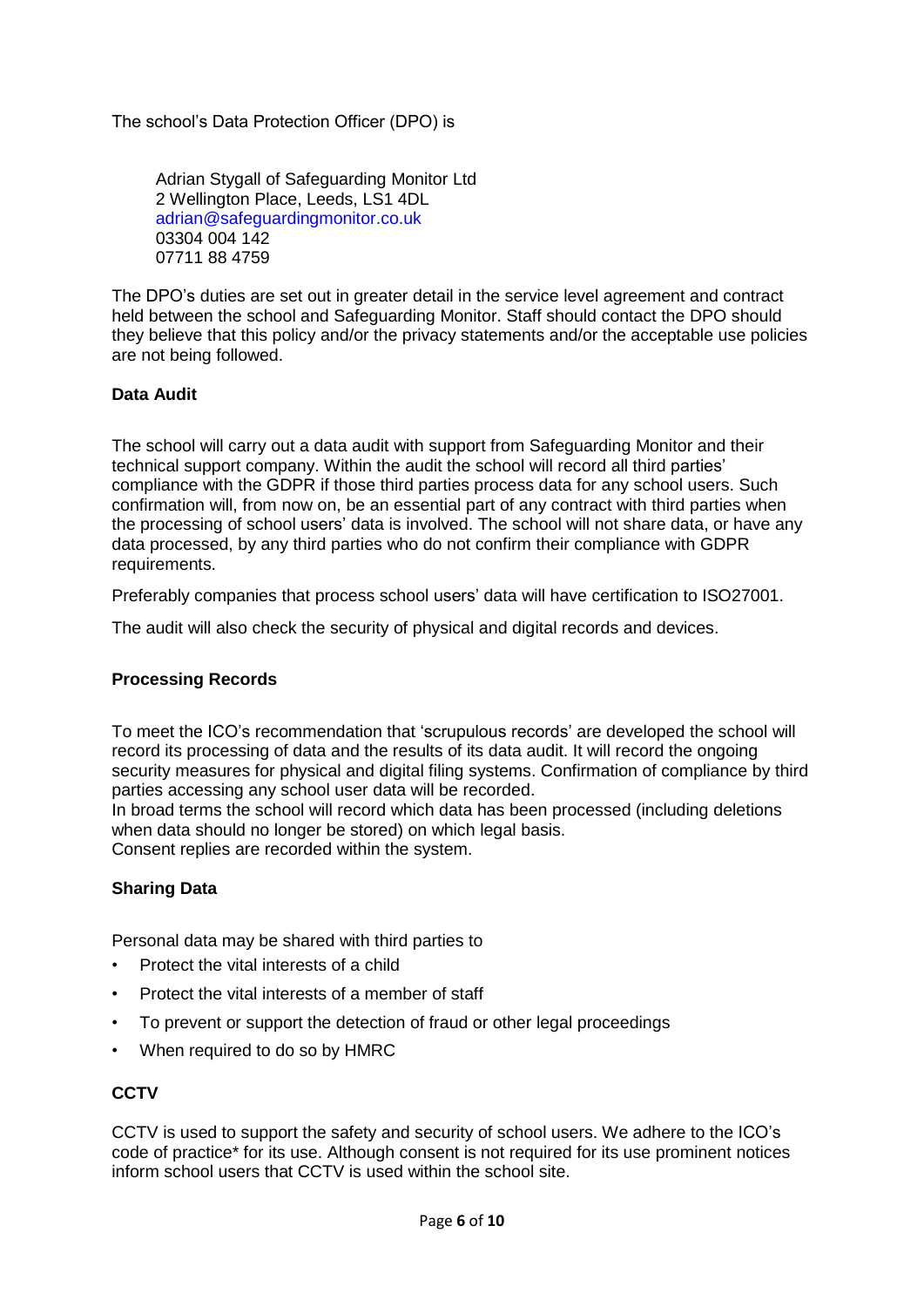\*In the picture: A data protection code of practice for surveillance cameras and personal information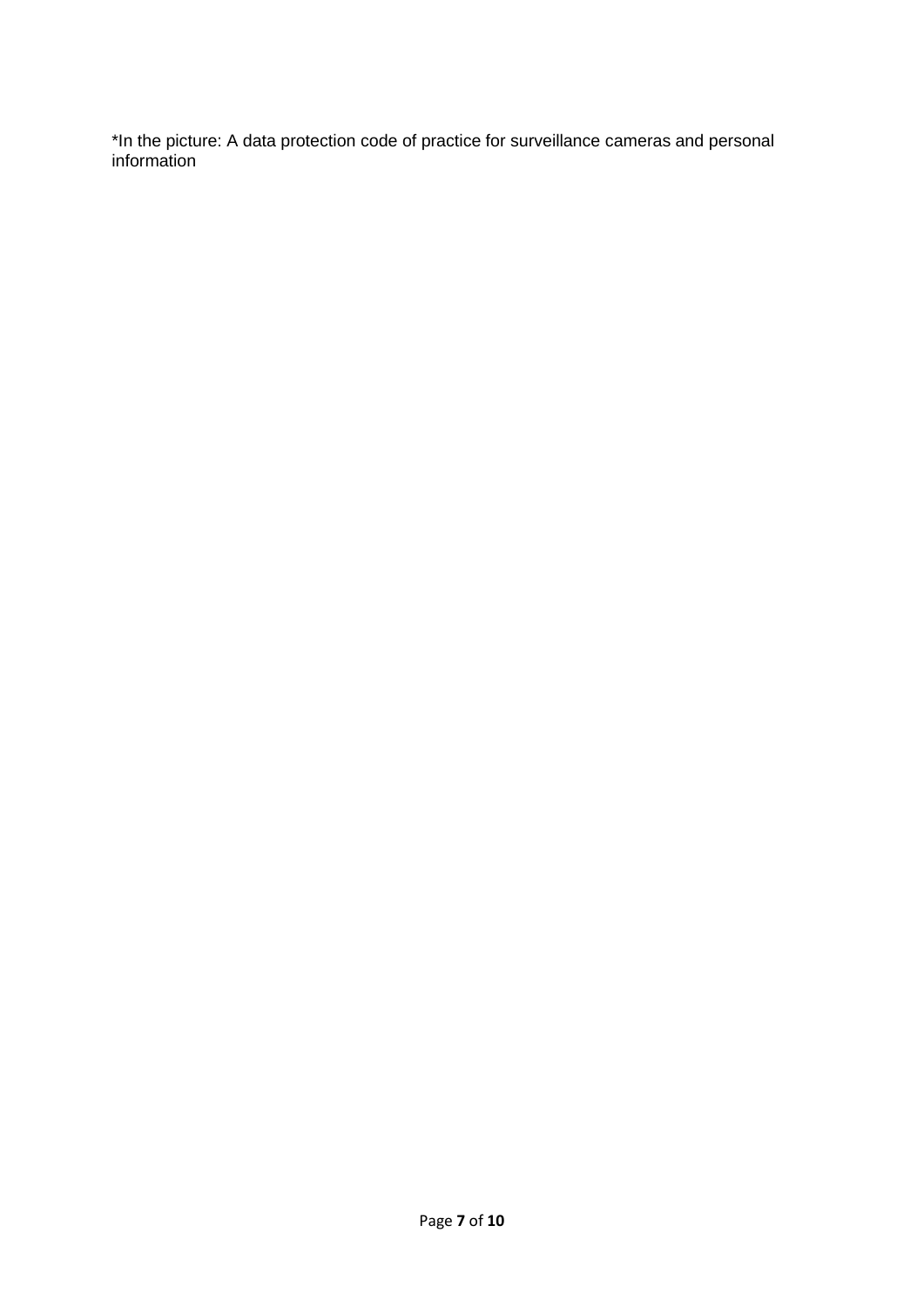## **Photographs and moving images**

Consent is requested from parents and staff for the use of images. Letters requesting consent outline the choices that pupils and staff may make for the use of their images.

The school may seek consent to use photographs for the following purposes:

- To support school user welfare (identity and security)
- To celebrate achievement within the classroom
- To celebrate achievement within the school
- To celebrate achievement in the printed press
- To celebrate achievement online

The school's specific data security measures - data protection by design

- All IT systems mobile devices, laptops, tablets, mobile phones and any device capable of processing data, will be password protected.
- All IT systems will be kept securely; the server and hard disks will be in a locked cabinet and the server room locked when the school is closed and at other times of reduced security; desktop computers and portable devices will be sited/stored in secure places.
- Staff are expected to ensure the safety of their allocated school devices: devices may not be left unattended in cars at any time and they must be kept out of sight when not in use if taken home.
- All passwords must be 'strong;' (at least 8 characters with a mixture of upper and lower case letters, numbers and symbols), the school encourages regular changing of passwords.
- No passwords will be openly written down or shared; advice is available on the safe storage of passwords.
- The school will devise granulated levels of access as appropriate to staff responsibilities for access to personal data.
- Devices that are used to process sensitive data and/or are vulnerable to theft will be secured with encryption (bitlocker).
- All emails containing personal data will use school systems and be encrypted (password protected, changed at regular interval)
- All delated data will be deleted in a secure manner: physical data will be shredded and digital data will fully deleted with trash / junk emptied regularly. Hard disks no longer required will have the data on them deleted and the deletion certified by Primary Technology.
- Only data that is necessary for the effective performance of the school will be processed.
- Data protection will be integrated into all appropriate policies and procedures (e.g. staff induction).
- Staff will be updated with any significant interpretations or developments of the GDPR.
- The school will have data impact assessments in place to protect vulnerable data subjects and sensitive data.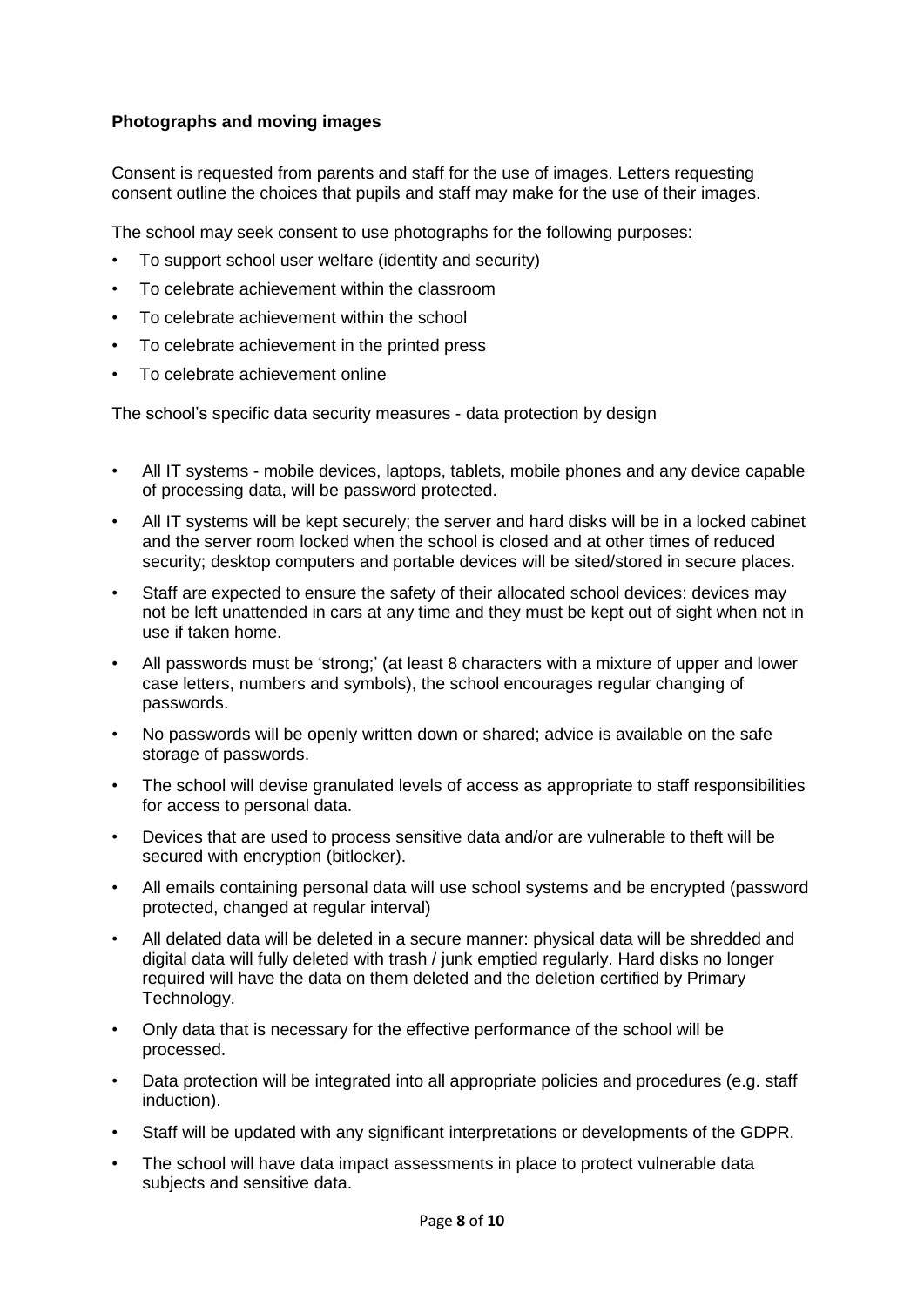- Data contained within an email, or attached to an email, will be transferred to a secure folder and the email deleted.
- Physical data will be kept securely, having regard to the sensitivity of the data and the vulnerability of the data subject e.g. medical data will be accessible to those who need to support a school user's needs, but not to others.
- All school users will handle personal data with care: it will not be left unattended (unattended computers must be locked), school users will not allow others to oversee personal data (screens must be positioned with care); papers must not be left where others can see them.
- All computers that might be used to process data will be set to lock (a screensaver will activate after a short period of inactivity).
- The Headteacher and/or the DPO will approve who and how personal data is stored on mobile devices.
- All digital data that is stored will be backed up on at least password protected devices, as outlined in the school's disaster recovery plan.
- Personally owned devices will not be used for the storage of school personal data.

## **Data breaches**

All staff must report to a member of the SLT or the DPO any suspected data breaches (the loss, theft, unauthorised access to data etc.) immediately. It will be for the SLT/DPO to decide whether the suspected data breach warrants reporting to the ICO. NB a data breach would include the accidental sharing of personal data via a wrongly addressed email.

## **Training**

All staff will receive basic training in the requirements of the GDPR. The training will be recorded in the data audit and/or the data processing records. Governors will also receive a briefing. Data protection will form a part of pupils' e-safety education. The school will keep staff and governors up to date with guidance, changes and interpretations to data protection law.

### **Data Protection Impact Assessment**

For the school's most sensitive data processing activities the school will have completed a DPIA to ensure that the risk to individuals of a data breach is minimised, as should be the risk to the school's reputation. Staff involved in processing the school's most sensitive data will have to record their reading and understanding of the relevant DPIA.

## **Monitoring**

The DPO will lead the formal monitoring of the school's compliance with the GDPR. Every member of staff and governor shares a responsibility to monitor compliance and to report any suspected failures to comply.

### Footnotes

- 1. Data subjects' rights include
- The right to be informed